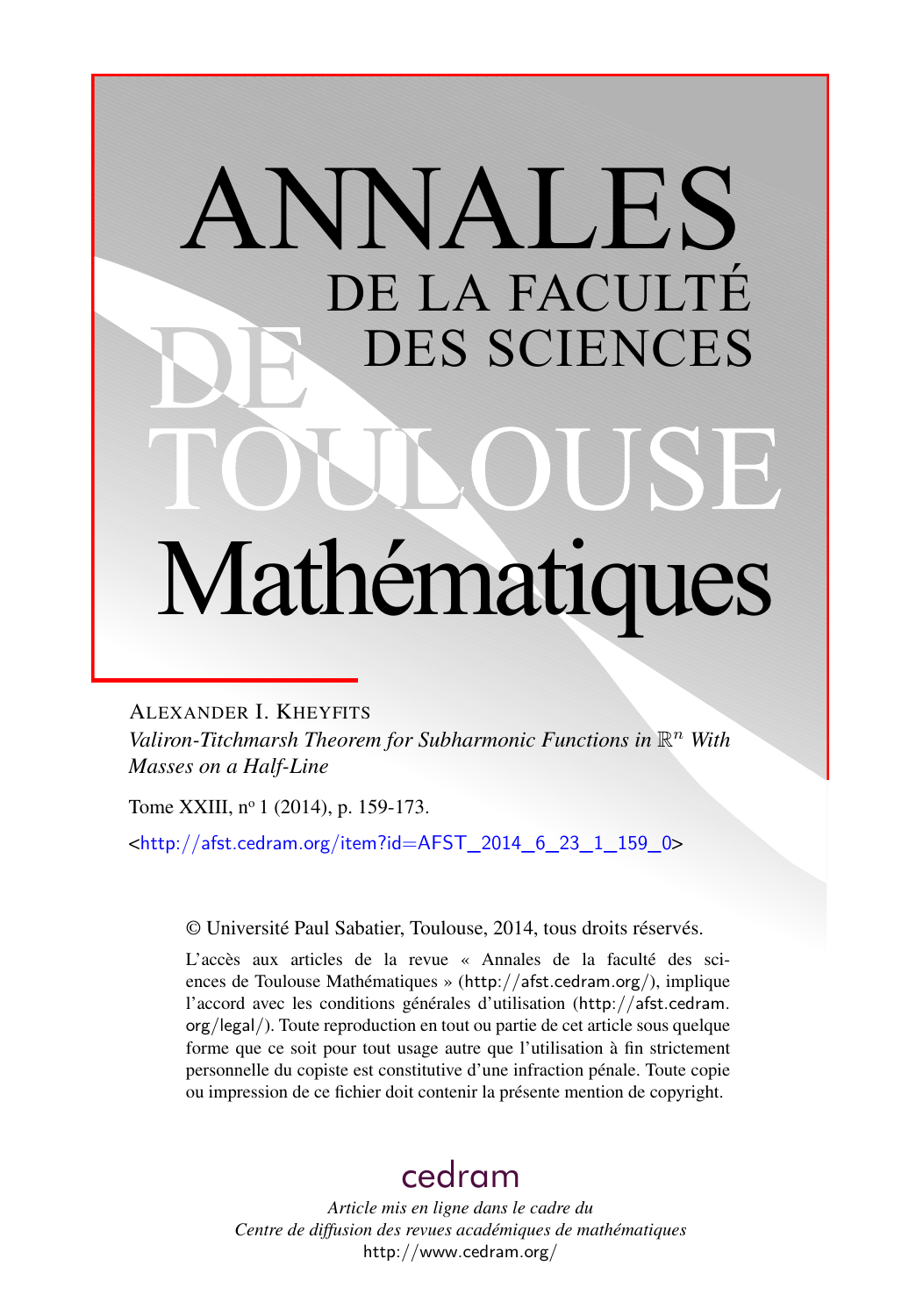# Valiron-Titchmarsh Theorem for Subharmonic Functions in  $\mathbb{R}^n$  With Masses on a Half-Line

ALEXANDER I. KHEYFITS $(1)$ 

ABSTRACT. — The Valiron-Titchmarsh theorem on asymptotic behavior of entire functions with negative zeros is extended to subharmonic functions in  $\mathbb{R}^n$ ,  $n \geqslant 3$ , having the Riesz masses on a ray.

RÉSUMÉ. — Le théorème de Valiron-Titchmarsh sur le comportement asymptotique des fonctions entières avec des zéros négatifs est étendu aux fonctions sous-harmoniques dans  $\mathbb{R}^n$ ,  $n \geq 3$ , ayant les masses de Riesz sur un rayon.

### 1. Introduction and Statement of Results

In 1913, Georges Valiron published his well-known memoir [24] in Annales de la faculté des sciences de Toulouse, which became his dissertation the next year. A century later, this work is still regularly cited. The wellknown result of [24] is the sequel Tauberian theorem about entire functions with roots on a half-line. An elegant succinct account of the current research about this class of functions has been recently given by Drasin [11].

akheyfits@gc.cuny.edu

 $(*)$  Recu le 23/01/2013, accepté le 21/07/2013

<sup>(1)</sup> The Graduate Center and Bronx Community College of the City University of New York, BCC, Department of Mathematics and Computer Science, 2155 University Avenue, Bronx, NY 10453, USA

Article proposé par Xavier Tolsa.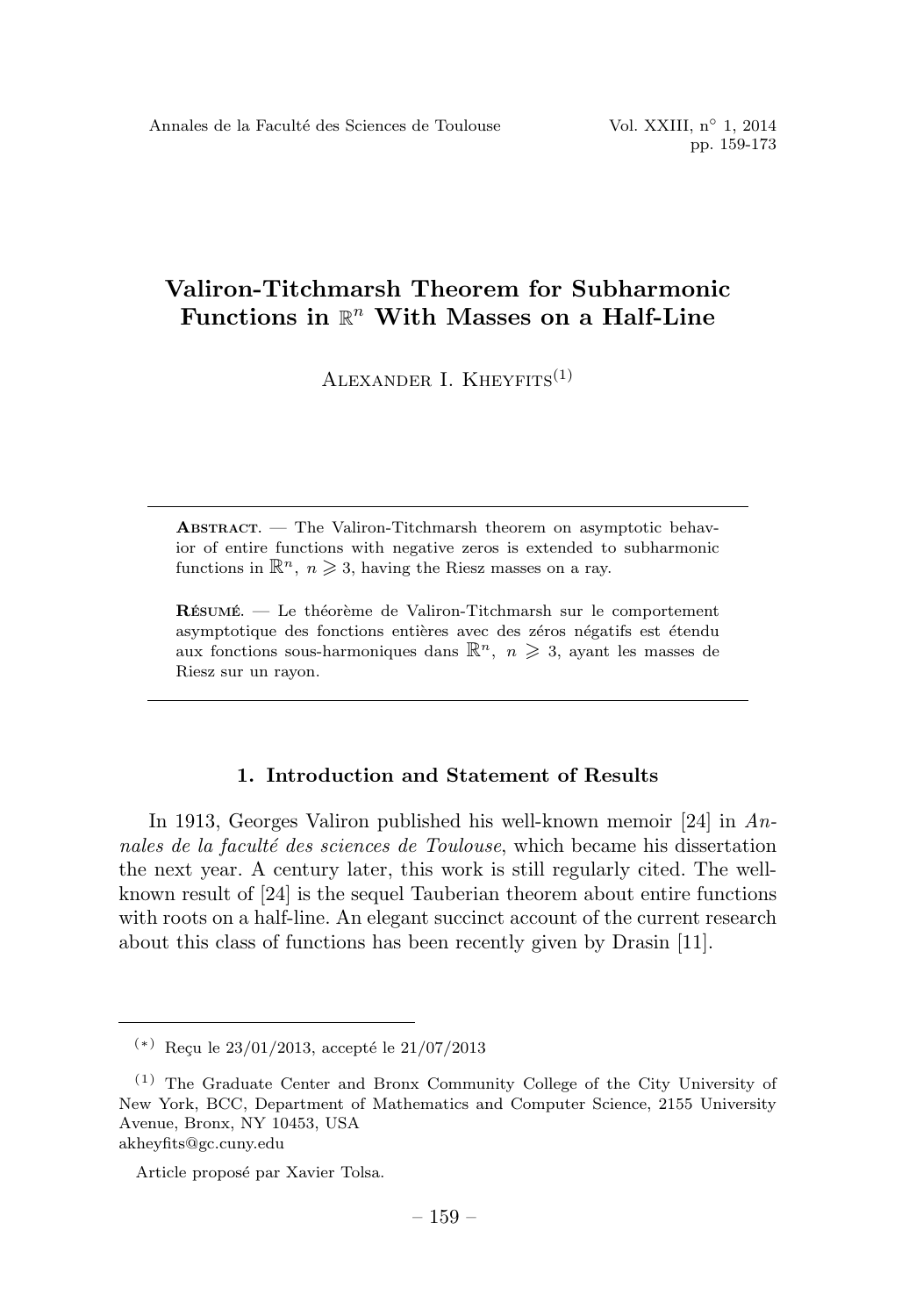THEOREM (Valiron<sup>1</sup> [24, p. 237]). — Let  $f(z)$ ,  $z = re^{i\theta}$ , be an entire function of non-integer order  $\rho$  and finite type with negative zeros, and  $n(t)$ be the counting function of its zeros, that is, the number of the zeros of f in the closed disk  $\{|z| \leq t\}.$ 

If there exists the limit over the positive ray

$$
\lim_{r \to \infty} r^{-\rho} \log f(r) = \frac{\pi \Delta}{\sin \pi \rho},\tag{1.1}
$$

where  $\Delta$  is a constant, then there exists the limit

$$
\lim_{t \to \infty} t^{-\rho} n(t) = \Delta. \tag{1.2}
$$

The positivity of the counting function is the Tauberian condition of the theorem.

The Valiron theorem was later independently proved by Titchmarsh [23], thus it is often referred to as the Valiron-Titchmarsh theorem on entire functions with negative zeros; its current exposition can be found, for example, in [19, Lect. 12-13]. The result was extended to holomorphic and subharmonic functions in  $\mathbb{R}^2$  with associated masses on several rays or on logarithmic spirales, and to functions with many-term asymptotics, see [2, 5, 16, 17] and the references therein. The Abelian converse of the theorem, that is, the implication  $(1.2) \Rightarrow (1.1)$  for subharmonic functions with many-term asymptotics and with masses on one ray in  $\mathbb{R}^n$ ,  $n \geq 3$ , was considered by Agranovich [1].

Delange [10] proved that the positive x–axis in  $(1.1)$  can be replaced by any ray  $z = re^{i\phi}$  subject to the restriction

$$
\phi \neq \frac{2k+1}{2\rho} \pi
$$
 with an integer  $k, -\rho - 1/2 < k < \rho - 1/2$ . (1.3)

This restriction does not appear in the original Valiron theorem, where limit  $(1.1)$  is taken over the positive x–axis. The phenomenon was later considered in [16] and studied in detail by Azarin [4].

In this paper we extend the Valiron-Titchmarsh theorem to subharmonic functions with masses on a ray in  $\mathbb{R}^n$ ,  $n \geqslant 3$ . We use the approach based on the General Tauberian Theorem by Wiener [20, Chap. V]. It invokes

 $(1)$  In fact, Valiron proved the theorem for the entire functions of proximate order and so-called directed products.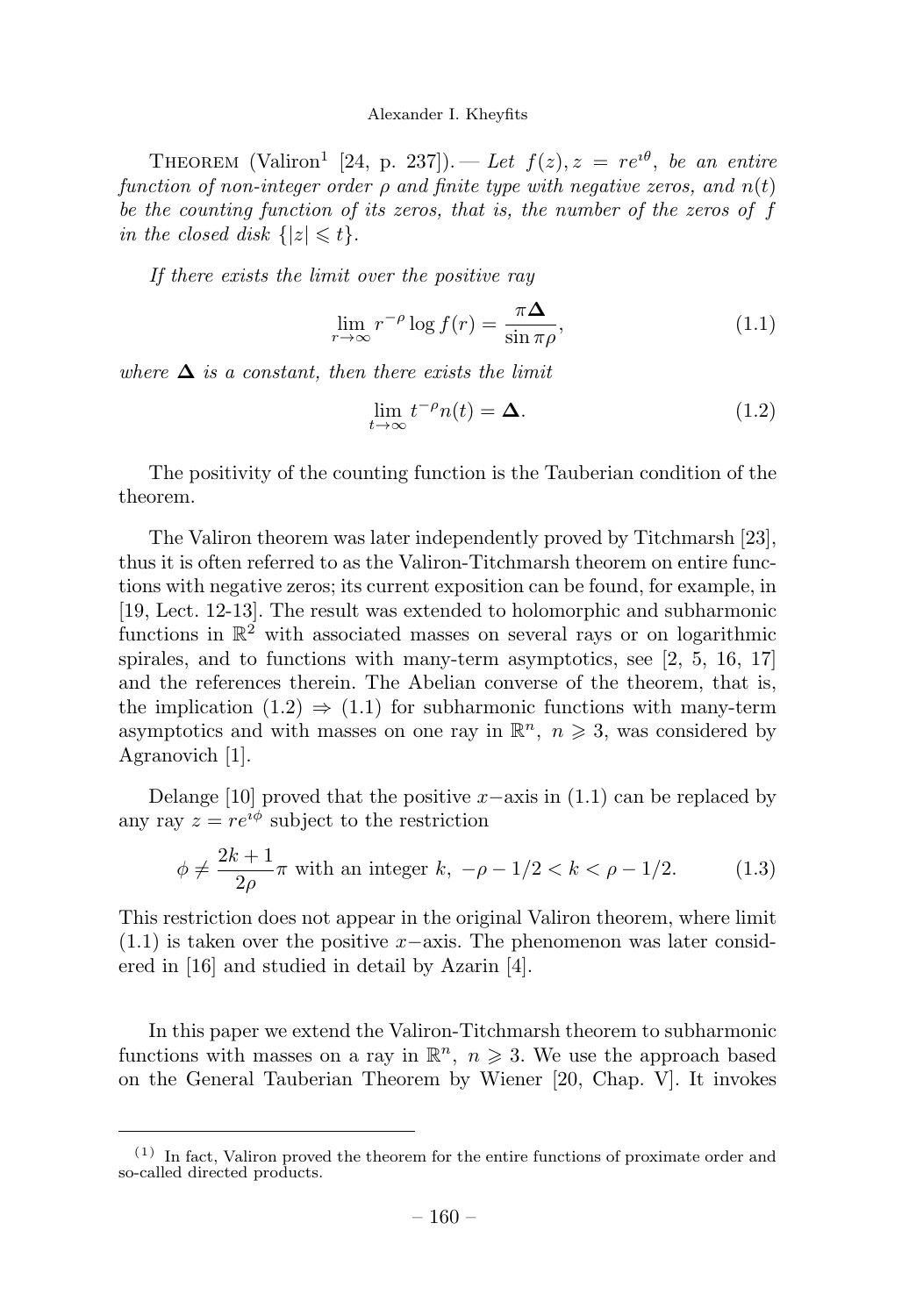an integral representation of the indicators of the subharmonic functions under consideration through the associated Legendre functions  $P^{\mu}_{\nu}(\cos\psi)$  of the first kind. To derive this, likely new representation, we compute in the Appendix the Mellin integral transform of the Weierstrass canonical kernel and of the Riesz kernel  $|x-y|^{-\lambda}$ . In this section we fix notation, following [14] and [12], and state our results. The proofs are given in section 2.

Introduce in  $\mathbb{R}^n = \{x = (x_1, \ldots, x_n)\}\$  spherical coordinates  $x = (r, \theta),$  $r = |x|, \theta = (\theta_1, \dots, \theta_{n-1}),$  such that  $x_1 = r \cos \theta_1$ . Here  $0 \le \theta_1 \le \pi$  and  $0 \le \theta_k \le 2\pi$  for  $k = 2, 3, \ldots, n-1$ . The ball of radius t centered at the origin of  $\mathbb{R}^n$  is denoted as  $B_t$ ,  $\overline{B_t}$  being its closure.

Let  $u(x)$  be a subharmonic function of finite non-integer order  $\rho$  in  $\mathbb{R}^n$ ,  $n \geqslant 3$ , such that its Riesz associated measure  $\mu$  is supported by the negative  $x_1$ −axis, and let

$$
n(t) = t^{2-n} \mu(\overline{B_t})
$$

be the counting function of the measure  $\mu$ . By the Hadamard representation theorem [14, Sect. 4.2.2]

$$
u(x) = \int_{\mathbb{R}^n} K_q(x, y) d\mu(y) + Q(x).
$$
 (1.4)

Here  $K_q$  is the Weierstrass canonical kernel,

$$
K_q(x,y) = -(r^2 + t^2 - 2tr\cos\psi)^{-\frac{n-2}{2}} + t^{2-n} \sum_{j=0}^q \left(\frac{r}{t}\right)^j G_j^{\frac{n-2}{2}}(\cos\psi),
$$

the integral in  $(1.4)$  is convergent uniformly on any compact set and absolutely at the vicinity of infinity,  $Q$  is a harmonic polynomial of degree at most  $q, q = E(\rho)$  being the integer part of  $\rho, 0 \leqslant q < \rho < q + 1$ . Also, let  $t = |y|, \psi = (\widehat{x}, \widehat{y})$  be the angle between vectors x and y, and  $G_j^{(n-2)/2}(\cos \psi)$ the Gegenbauer polynomials given by the generating function

$$
(1 - 2t\cos\psi + t^2)^{-\frac{n-2}{2}} = \sum_{j=0}^{\infty} G_j^{\frac{n-2}{2}}(\cos\psi) t^j.
$$

Since we are interested in the asymptotic properties of u, which are not affected by the polynomial  $Q$ , we assume hereafter that  $Q = 0$ . Due to the same reason, we suppose, without loss of generality, that the closed unit ball  $B_1$  is free of the Riesz masses of u, thus  $n(t) = 0$  for  $0 \le t \le 1$ .

For a vector  $y = (t, \theta)$  with  $\theta_1 = \pi$ , all the other angular coordinates are undefined, and we represent such a vector as  $y = (t, \pi)$ . If a measure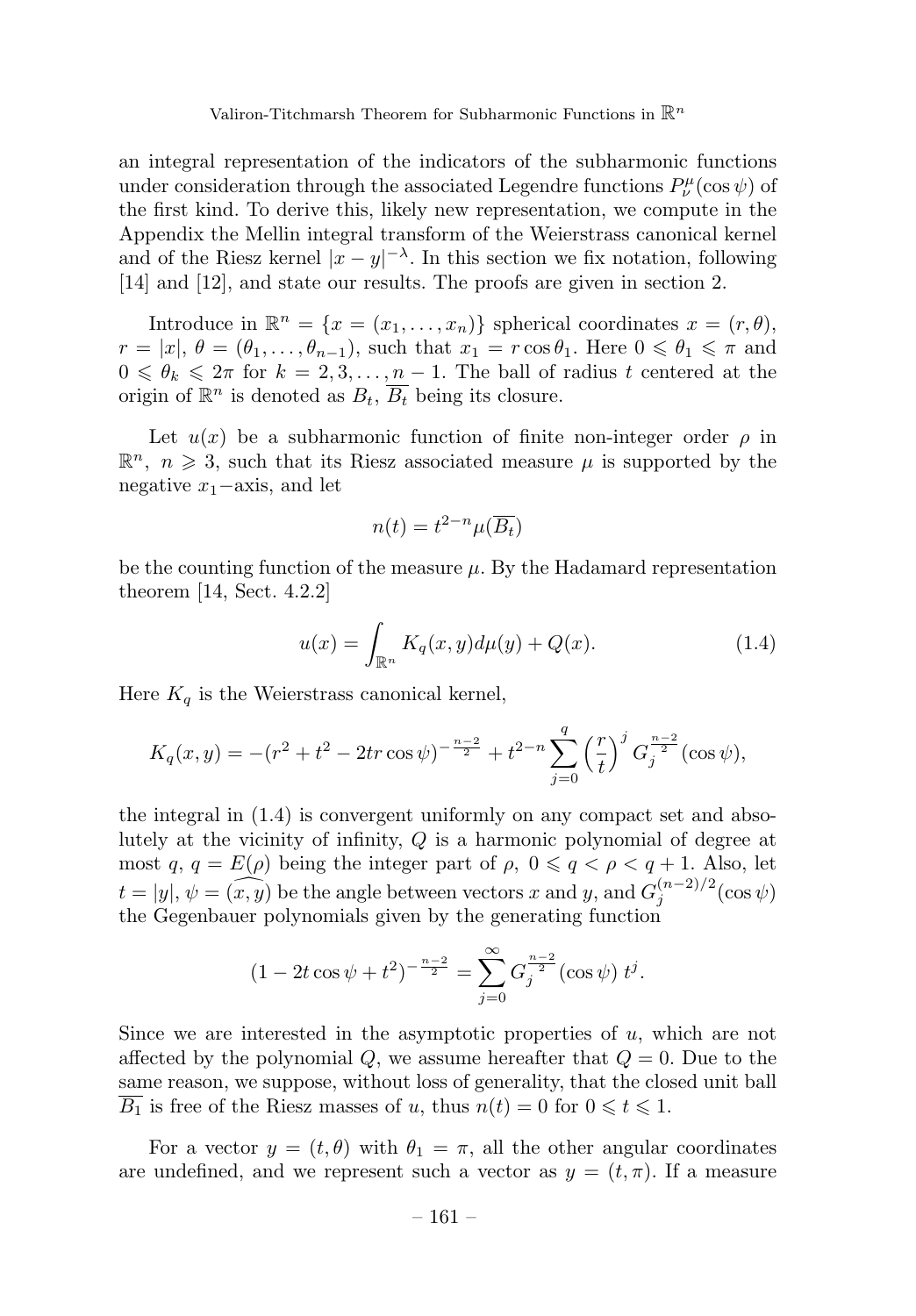$\mu$  is distributed over the negative  $x_1$ –axis, the angle between the vectors  $x = (r, \theta_1, \ldots, \theta_{n-1})$  with the latitude  $\theta_1$ , and  $y = (t, \pi)$  in representation (1.4) is  $\psi = \pi - \theta_1$  for any  $\theta_2, \ldots, \theta_{n-1}$ , and integral (1.4) becomes

$$
u(x) = \int_0^\infty K_q(x, (t, \pi)) d\left(t^{n-2} n(t)\right).
$$

Moreover, due to our assumptions, this integral can be transformed (see [12, Eq-ns  $(9)$  and  $(11)$ ] as

$$
u(x) = \int_0^\infty t^{2-n} h_n\left(\frac{r}{t}, \theta_1, q\right) d\left(t^{n-2} n(t)\right),\tag{1.5}
$$

where the kernel is

$$
h_n(s, \theta_1, q) = -\left(1 + 2s\cos\theta_1 + s^2\right)^{\frac{2-n}{2}} + \sum_{j=0}^q (-s)^j G_j^{\frac{n-2}{2}}(\cos\theta_1).
$$

Remark  $1.1$ .  $-$  It is worth mentioning that in the case under consideration the kernel  $h_n(s, \theta_1, q)$  and the integral in formula (1.5) depend only on the angle  $\theta_1$ , but not upon the other angular coordinates  $\theta_2,\ldots,\theta_{n-1}$  of the point  $x$ .

Before stating our results, we formulate an Abelian proposition, which is a converse of Valiron's theorem above; its proof is straightforward.

If there exists the limit  $(1.2)$ , then there exist the limits

$$
\lim_{r \to \infty} r^{-\rho} \log f(re^{i\theta}) = \frac{\pi \Delta}{\sin \pi \rho} e^{i\rho \theta}
$$

for any  $\theta \in (-\pi, \pi)$ , uniformly in any sector  $-\pi + \delta \leq \theta \leq \pi - \delta$ ,  $0 < \delta < \pi$ , therefore, f is a function of the completely regular growth in the plane.

Now we state the Abelian result regarding the subharmonic functions given by  $(1.5)$ .

PROPOSITION 1.2. — Let u be a subharmonic function in  $\mathbb{R}^n$ ,  $n \geq 3$ , of non-integer order ρ and finite type, whose Riesz masses are distributed over the negative  $x_1 - axis$ . If there exists the limit

$$
\lim_{t \to \infty} t^{-\rho} n(t) = \Delta, \tag{1.6}
$$

then for any  $x = (r, \theta)$ , with  $0 \le \theta_1 < \pi$ , there exists the limit

$$
\lim r^{-\rho}u(x) = H(\theta) = H(\theta_1). \tag{1.7}
$$

$$
-162 -
$$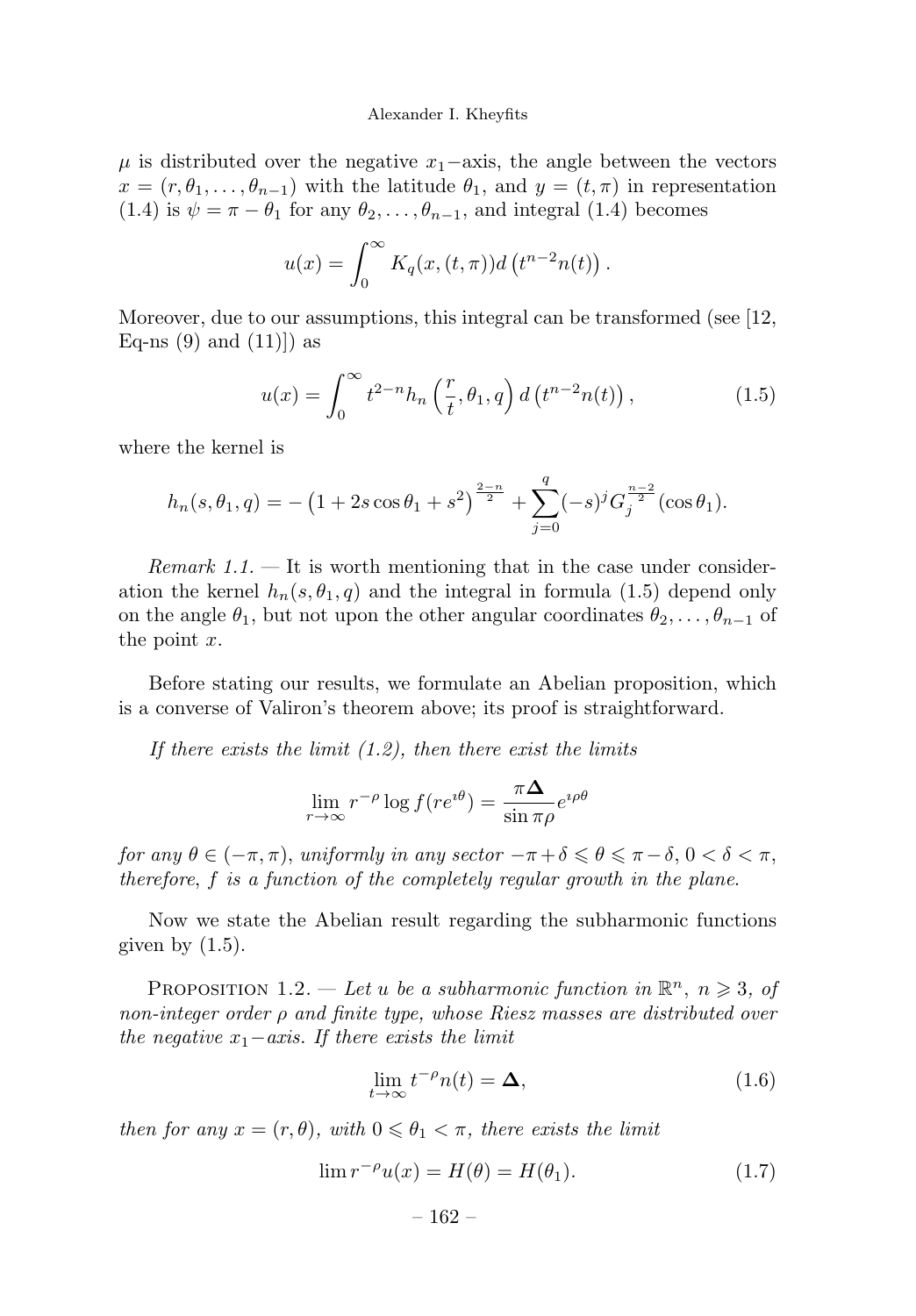This limit, that is, the indicator function of the subharmonic function u, is given by

$$
H(\theta_1) = (\rho + n - 2)\Delta \int_0^\infty s^{-\rho - 1} h_n(s, \theta_1, q) ds.
$$
 (1.8)

Moreover, the indicator can be expressed through the associated Legendre spherical functions of the first kind

$$
P_{\nu}^{\mu}(\cos\theta_1)
$$

on the  $cut -1 < \xi = \cos \theta_1 \leq 1$  [6, Chap. 3], as

$$
H(\theta_1) = \frac{\pi 2^{\frac{n-3}{2}} \Gamma(\frac{n-1}{2}) \prod_{k=1}^{n-2} (\rho + k) \Delta}{(n-3)! \sin(\pi \rho) \left(\sin \theta_1\right)^{\frac{n-3}{2}}} P_{-\rho - \frac{n-1}{2}}^{\frac{3-n}{2}}(\cos \theta_1).
$$

Using the known property,  $P^{\mu}_{\nu} = P^{\mu}_{-\nu-1}$ , of the Legendre functions, [6, Sect. 3.3.1(1), the latter can be rewritten as

$$
H(\theta_1) = \frac{\pi 2^{\frac{n-3}{2}} \Gamma(\frac{n-1}{2}) \prod_{k=1}^{n-2} (\rho + k) \Delta}{(n-3)! \sin(\pi \rho) \left(\sin \theta_1\right)^{\frac{n-3}{2}}} P_{\rho + \frac{n-3}{2}}^{\frac{3-n}{2}}(\cos \theta_1). \tag{1.9}
$$

Equation (1.8) holds good for  $\theta_1 = \pi$  as well, since in this case both its sides are equal to  $-\infty$ .

The fact that  $(1.6)$  implies  $(1.7)$  is not new, it was established by Azarin [3] as early as in 1961, together with an integral representation of the indicator of subharmonic functions in  $\mathbb{R}^n$ ,  $n \geq 3$ , in terms of the fundamental solutions of the Legendre differential equation

$$
t(1-t)y''(t) + (n-1)\left(\frac{1}{2} - t\right)y'(t) + \rho(\rho + n - 2)y(t) = 0.
$$

The occurrence of the associated Legendre functions in problems like ours was mentioned in [14, p. 160], without explicit formulas though.

A new feature of our result is the explicit representation (1.9) of the indicator in terms of the associated Legendre functions of the first kind, leading to a precise description of the zero sets of the indicators of subharmonic functions at question. We need this description to apply Wiener's tauberian theorem.

The zeros of the spherical functions have been carefully studied. It is known in particular, that if  $\nu$  is not real, then  $P^{\mu}_{\nu}(\cos \beta)$  is never zero [15, p. 403], while for any real  $\mu$  and  $\nu$  the equation  $P^{\mu}_{\nu}(\cos \beta) = 0$  has only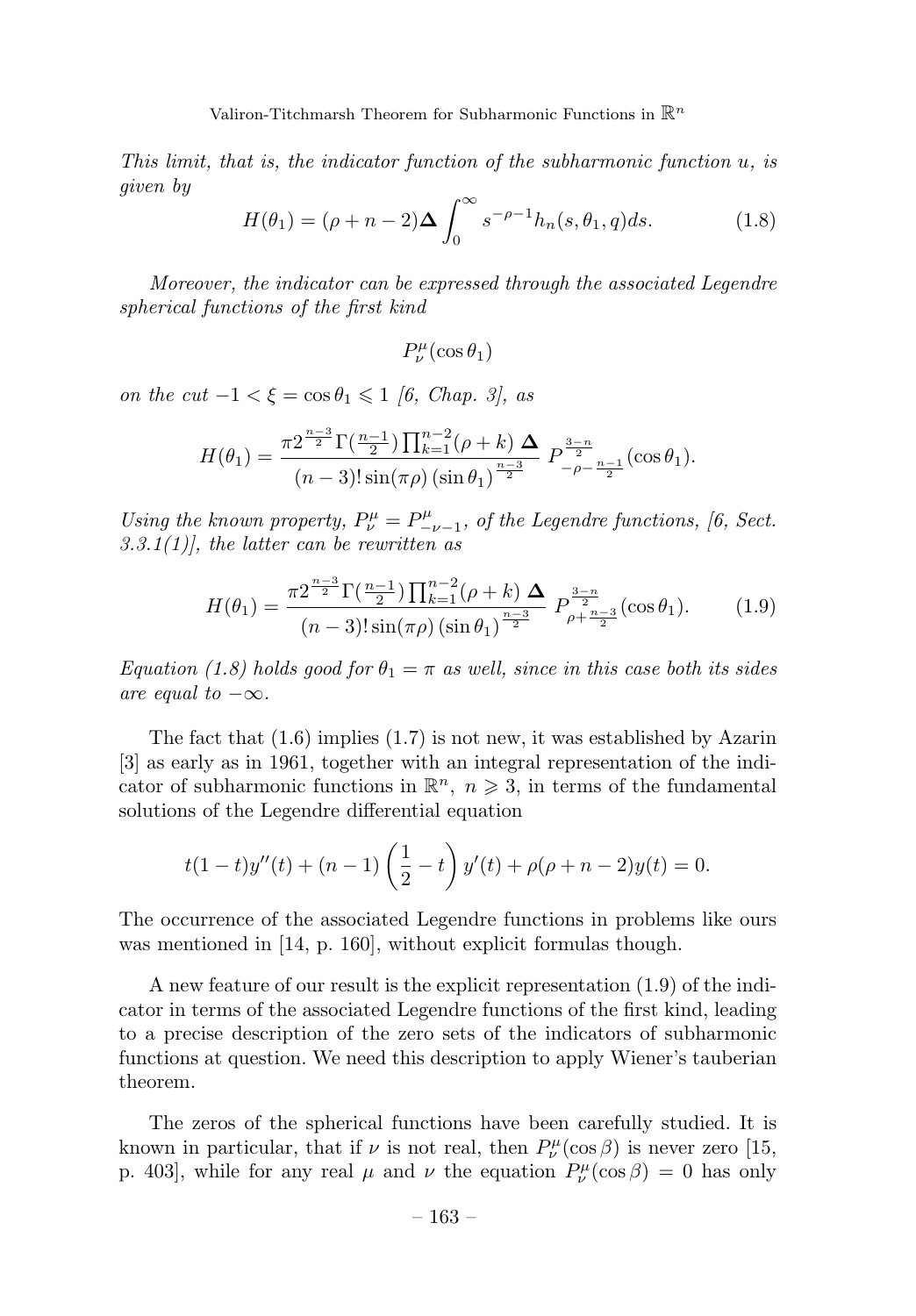finitely many roots. In our case  $\mu = (3 - n)/2$  and  $\nu = \rho + (n - 3)/2$ , hence the function

$$
f(\beta) = P_{\rho + (n-3)/2}^{(3-n)/2}(\cos \beta)
$$

has finitely many real zeros on  $(0, \pi)$ .

More precisely [15, p. 386-388], the equation  $f(\beta) = 0$  has  $E(\rho+1) = q+1$ zeros in the interval  $(0, \pi)$ , where  $E(x)$  is the integer part of x. In particular, if  $0 \leq \rho \leq 1$ , then for any dimension n there is only one root, which was observed in [14, p.161]. For instance [8], if  $n = 3$  and  $\rho \approx 0.5$ , then the only root  $\beta_1 \approx 0.7\pi$ ; if  $n = 5$  and  $\rho \approx 0.5$ , then the unique root  $\beta_1 \approx 0.6\pi$ .

Let  $\Theta_n(\rho) = {\beta_1^n, \ldots, \beta_{q+1}^n}$  stand for the set of the roots of the equation  $f(\beta) = 0$ . Similarly to condition (1.3), our results include the restriction  $\phi \notin \Theta_n(\rho)$ . Now we state the Tauberian counterpart of Proposition 1.

THEOREM 1.3. — Let u be a subharmonic function in  $\mathbb{R}^n$ ,  $n \geqslant 3$ , of non-integer order ρ and finite type, whose Riesz masses are distributed over the negative  $x_1 - axis$ . Let  $\phi$ ,  $0 \le \phi < \pi$ , be an angle between a vector  $x \in \mathbb{R}^n$ and the positive  $x_1 - axis$ . If  $\phi \notin \Theta_n(\rho)$  and the limit

$$
\lim r^{-\rho}u(x) = H(\phi) \tag{1.10}
$$

exists, then there exists the limit

$$
\lim_{t \to \infty} t^{-\rho} n(t) = M(g; 0) H(\phi)
$$

where

$$
M(g,0) = \frac{2^{(n-3)/2} \Gamma((n-2)/2) \sin(\pi \rho) (\sin \phi)^{(n-3)/2}}{\pi^{3/2} \prod_{k=1}^{n-3} (\rho + k) P_{\rho + (n-3)/2}^{(3-n)/2} (\cos \phi)}
$$

and therefore, by Proposition 1, there exist the limits for any  $\theta_1$ ,  $0 \le \theta_1 < \pi$ ,

$$
\lim_{n \to \infty} r^{-\rho} u(x) = H(\theta) \equiv H(\theta_1), \quad x = (r, \theta_1, \dots, \theta_{n-1}),
$$

with.

$$
H(\theta_1) = \left(\frac{\sin\phi}{\sin\theta_1}\right)^{\frac{n-3}{2}} \frac{P_{\rho+(n-3)/2}^{(3-n)/2}(\cos\theta_1)}{P_{\rho+(n-3)/2}^{(3-n)/2}(\cos\phi)} H(\phi).
$$
 (1.11)

If  $\phi \in \Theta_n(\rho)$ , the conclusion fails as an example below shows.

*Remark 1.4.*  $\equiv$  If  $n = 2$ , then there exists an entire function, whose indicator vanishes on finitely many rays, and the function has the completely regular growth on these and only these rays [18, p. 161].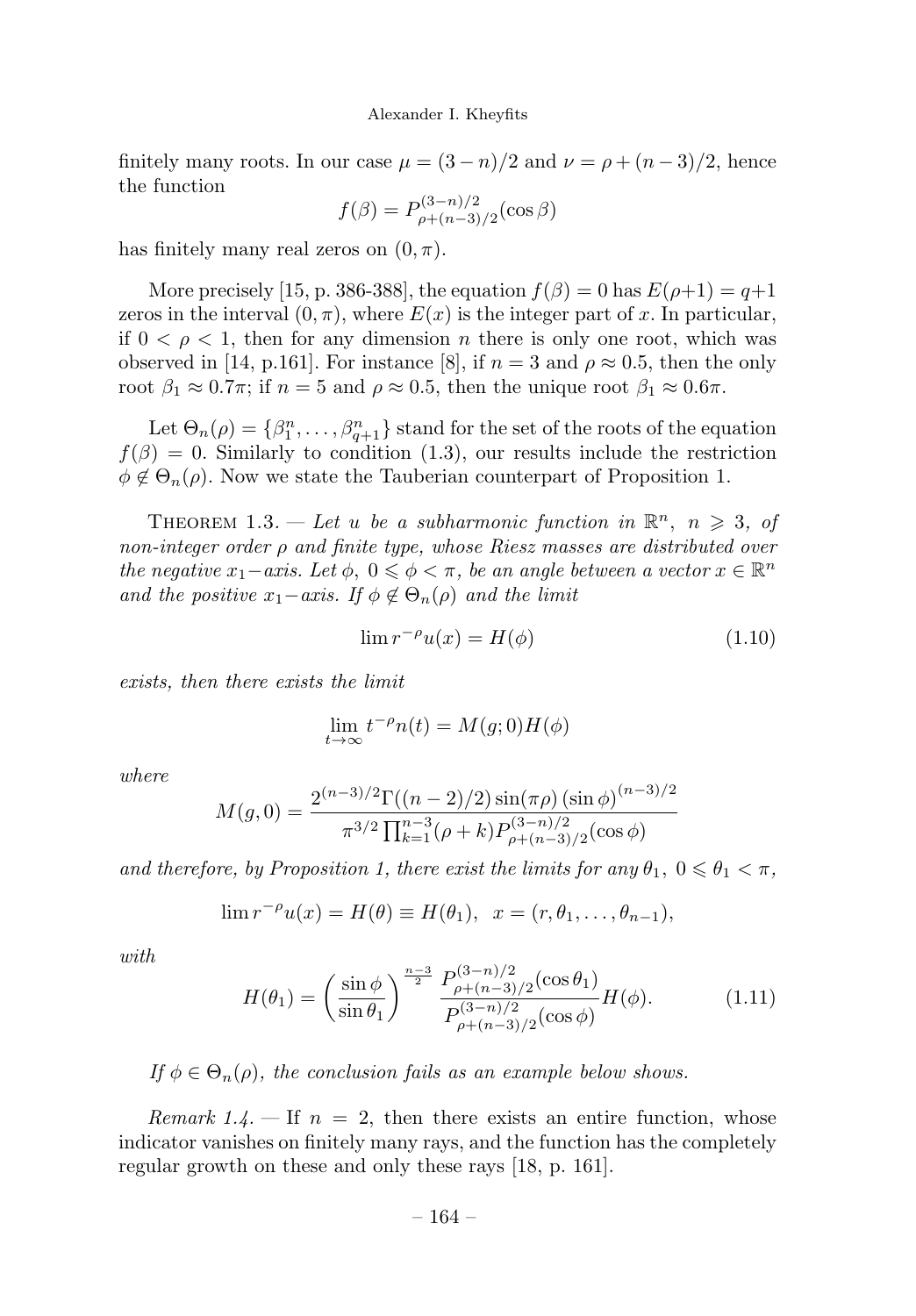Remark 1.5. – If  $n = 2$ , the Weierstrass canonical kernel is different from that in (1.4), therefore in this case our proof is invalid. Nonetheless, if  $n = 2$ , we have [6]

$$
P_{-\rho-1/2}^{1/2}(\cos\alpha) = \sqrt{2/(\pi \sin\alpha)}\cos(\rho\alpha), \ 0 < \alpha < \pi,
$$

thus in this case formula (1.9) becomes the known one, [16, Theor. 1'],

$$
H(\theta_1) = \frac{H(\phi)}{\cos \rho \phi} \cos \rho \theta_1.
$$

### 2. Proofs

*Proof of Proposition 1.2.* — By condition (1.2),  $n(t) = \Delta t^{\rho} + t^{\rho} \varepsilon(t)$ , with  $\lim_{t\to\infty} \varepsilon(t) = 0$ , thus

$$
u(x) = u_1(x) + u_2(x),
$$

where

$$
u_1(x) = \int_0^\infty K_q(x, (t, \pi)) d(t^{n-2} \Delta t^\rho)
$$

$$
= (\rho + n - 2) \Delta \int_0^\infty t^{\rho+n-3} K_q(x, (t, \pi)) dt
$$

and  $u_2 = u - u_1$ .

Due to  $(1.5)$ ,

$$
u_1(x) = (\rho + n - 2)\Delta \int_0^\infty t^{\rho-1} h_n\left(\frac{r}{t}, \theta_1, q\right) dt
$$

$$
= (\rho + n - 2)\Delta \left(\int_0^\infty s^{-\rho-1} h_n\left(s, \theta_1, q\right) ds\right) r^\rho.
$$

To get from here  $(1.7)$ , we have to estimate the second term  $u_2$ .

The latter is a subharmonic function of the non-integer order  $\rho$ . We need the known bound of the kernel  $h_n$ , see for example, [12],

$$
\left| h_n(u, \theta, q) \right| \leqslant C \min \left( u^q; u^{q+1} \right) \tag{2.1}
$$

for all  $u > 0$  with a constant C depending only on n and q.

Since the associated measure of  $u_2$  has the minimal type with respect to the non-integer  $\rho$ , the estimates in [21, Chap. 2] or [14, Chap. 4] imply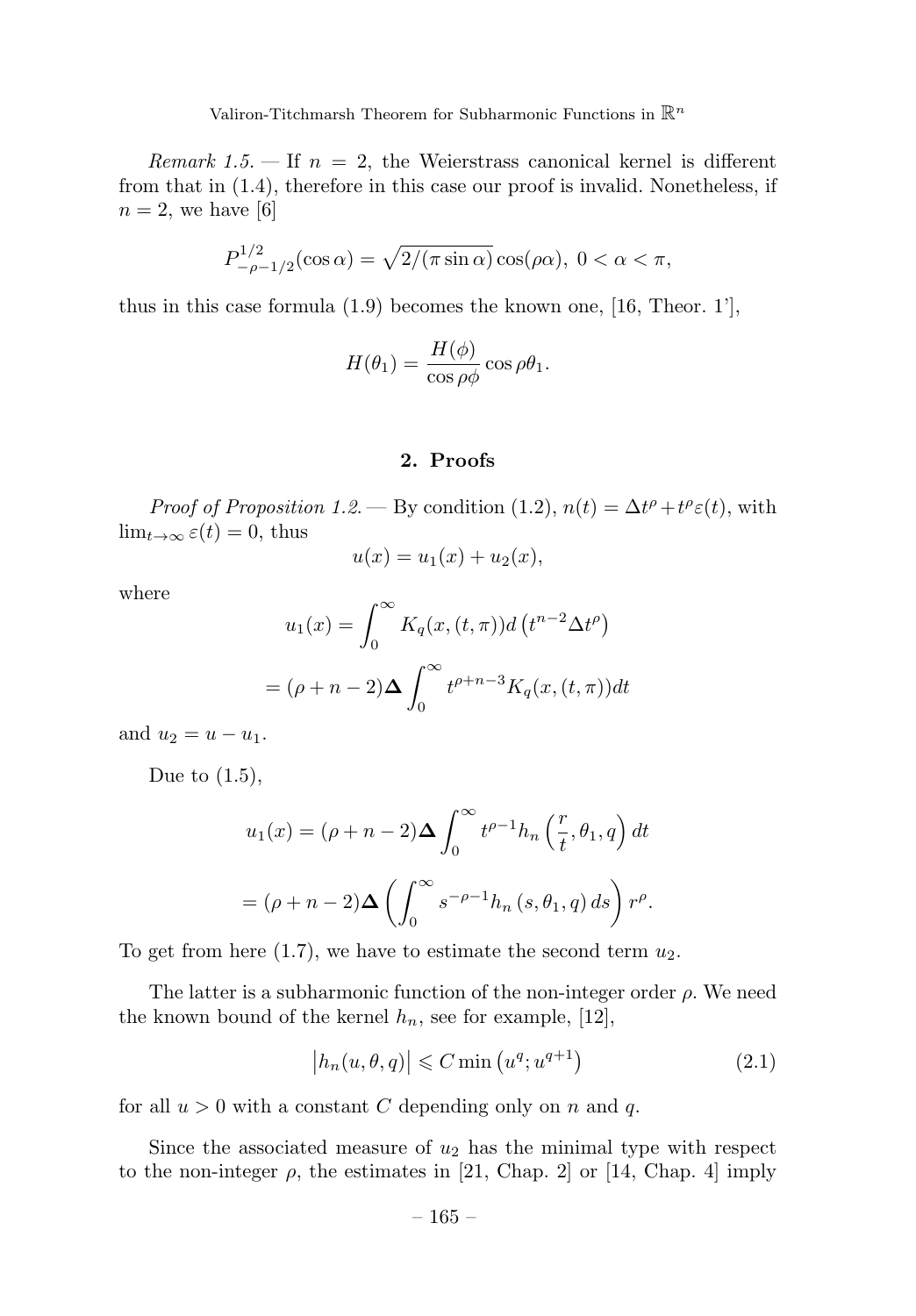that the function  $u_2$  itself has zero type with respect to  $\rho$ , thus proving  $(1.7)-(1.8).$ 

Equation (1.9) for  $\theta_1 \neq \pi$  follows from (1.8) and Corollary 1 in Appendix A.

To verify (1.9) when  $\theta_1 = \pi$ , we notice that in this case the integral in  $(1.8)$  is divergent to  $-\infty$ . On the other hand, by making use of the known asymptotic formulas for the associated Legendre function [6, Sect. 3.9.1], we straightforwardly find that as  $\theta_1 \uparrow \pi$ ,

$$
H(\theta_1) \approx -\frac{(\rho + n - 2)\left(\Gamma\left(\frac{n-3}{2}\right)\right)^2 \Delta}{2(n-4)!} \frac{1}{(\cos(\theta_1/2))^{n-3}} \searrow -\infty
$$

for  $n \geqslant 4$ , and

$$
H(\theta_1) \approx (\rho + 1)\Delta \left[2\log(\cos(\theta_1/2)) + \gamma + 2\psi(-\rho) - \pi \cot(\pi \rho)\right] \searrow -\infty
$$

if  $n = 3$ . Here  $\gamma$  is the Euler-Mascheroni constant and  $\psi$  the logarithmic derivative of the Γ−function.

Before proving Theorem 1, we formulate the following variant of the General Tauberian Theorem of Wiener [13, Sect. 12.8, Theor. 233].

THEOREM W. — Let a function  $g \in L(0,\infty)$  be such that

$$
\int_0^\infty g(t)t^{-ix}dt \neq 0
$$

for all real  $x$ . Let a bounded real function  $f$  be slowly decaying, that is,

$$
\underline{\lim}_{x \to \infty} \left( f(y) - f(x) \right) \geq 0
$$

as  $y > x$  and  $\frac{y}{x} \to 1$ . If there exists the limit

$$
\lim_{x \to \infty} \frac{1}{x} \int_0^{\infty} g\left(\frac{t}{x}\right) f(t) dt = l \int_0^{\infty} g(t) dt,
$$

then there exists the limit

$$
\lim_{x \to \infty} f(x) = l
$$

with the same constant l.

*Remark 2.1.*  $-$  A proof of the Valiron-Titchmarsh theorem for analytic functions in  $\mathbb{R}^2$  can be based on Montel's theorem [18, p. 464-465], however, Montel's theorem is not valid for subharmonic functions [9].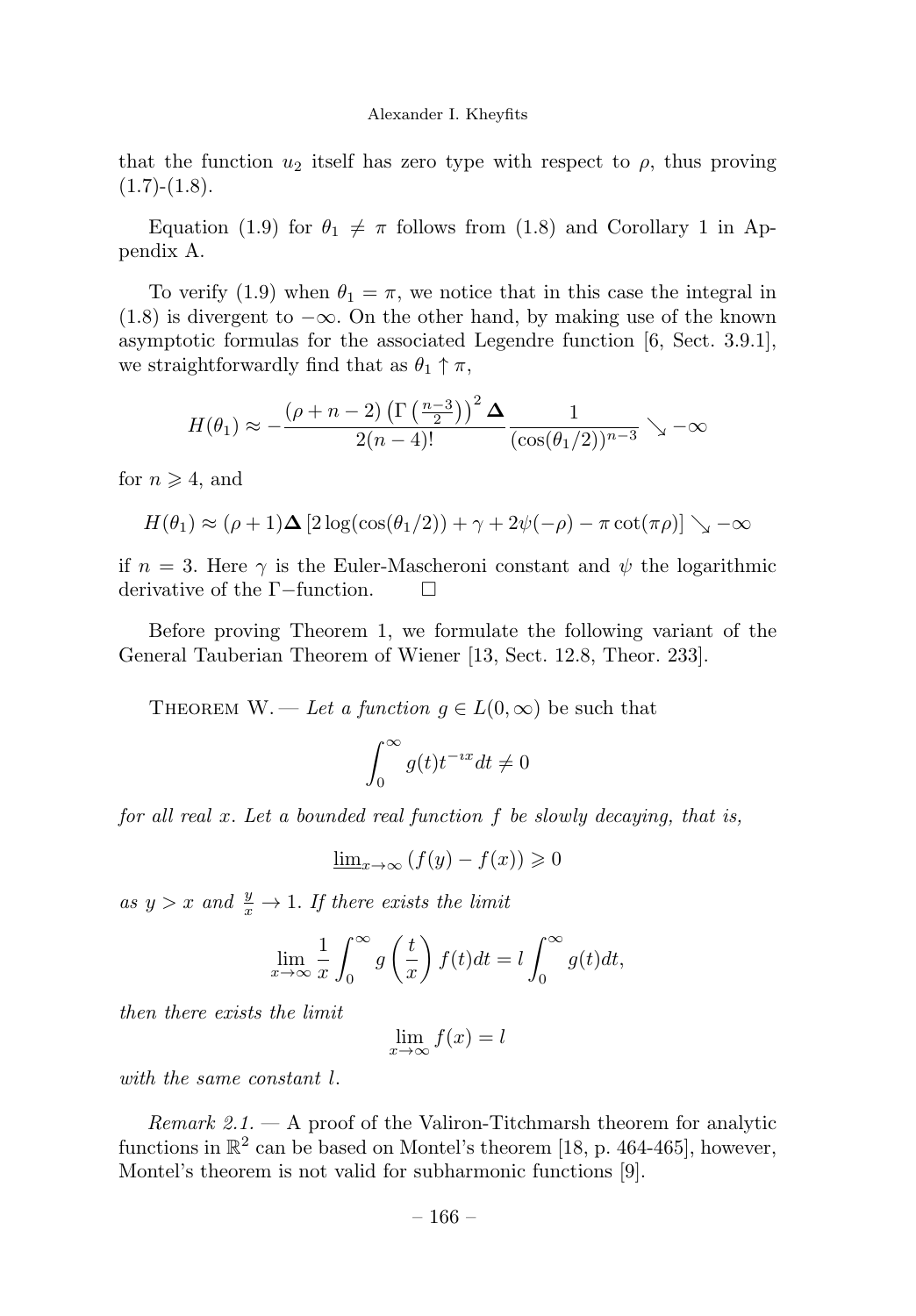Valiron-Titchmarsh Theorem for Subharmonic Functions in  $\mathbb{R}^n$ 

*Proof of Theorem 1.3.* — We again represent  $u(x)$  by (1.5) and transform it into the equation

$$
\frac{u(r,\theta)}{r^{\rho}} = \frac{1}{r} \int_0^{\infty} \left(\frac{r}{t}\right)^{1-\rho} h_n\left(\frac{r}{t}, \theta_1, q\right) d\alpha(t),\tag{2.2}
$$

where

$$
d\alpha(t)=t^{3-n-\rho}d\left(t^{n-2}n(t)\right).
$$

Set in (2.2)  $\theta_1 = \phi$  from (1.10). Denote also  $f(t) = \frac{1}{t}\alpha(t)$ ,

$$
g(t) = t^{\rho - 1} h_n(1/t, \phi, q),
$$

and the integral in (2.2) as  $J(r)$ . Integrating  $J(r)$  by parts, we get

$$
J(r) = -\frac{1}{r} \int_0^\infty f(t) \ t \frac{\partial}{\partial t} g\left(\frac{t}{r}\right) dt,
$$

since the integrated term vanishes due to (2.1). We have

$$
f(t) = \frac{\alpha(t)}{t} = \frac{1}{t} \int_0^t s^{3-n-\rho} d(s^{n-2}n(t)).
$$

For a subharmonic function u of order  $\rho$  and finite type, its counting function  $n(t)$  is non-decreasing and satisfies  $n(t) \leq Ct^{\rho}$ . Therefore, after integrating  $f(t)$  by parts, we get

$$
f(t) = \frac{\alpha(t)}{t} = \frac{n(t)}{t^{\rho}} + \frac{n - 3 + \rho}{t} \int_0^t \frac{n(t)}{t^{\rho}} dt.
$$
 (2.3)

Since

$$
\frac{n(y)}{y^{\rho}} - \frac{n(x)}{x^{\rho}} = \frac{n(y) - n(x)}{x^{\rho}} + \frac{n(y)}{y^{\rho}} \left(1 - \left(\frac{y}{x}\right)^{\rho}\right),
$$

the integrated term in (2.3) is a slowly decaying function. The same is valid for the integral in (2.3), since

$$
\frac{1}{y} \int_0^y \frac{n(s)}{s^\rho} ds - \frac{1}{x} \int_0^x \frac{n(s)}{s^\rho} ds = \frac{1}{y} \int_x^y \frac{n(s)}{s^\rho} ds + \left(\frac{x}{y} - 1\right) \frac{1}{x} \int_0^x \frac{n(s)}{s^\rho} ds
$$

$$
\leq C \frac{y - x}{y} + C \frac{|x - y|}{y} \to 0
$$

as  $x \to \infty$  and  $y/x \to 1$ .

To apply Theorem W, we write the integral  $J(r)$  as

$$
J(r) = \frac{1}{r} \int_0^{\infty} \left( -u \frac{\partial}{\partial u} g(u) \right) \Big|_{u=t/r} f(t) dt,
$$
  
- 167 -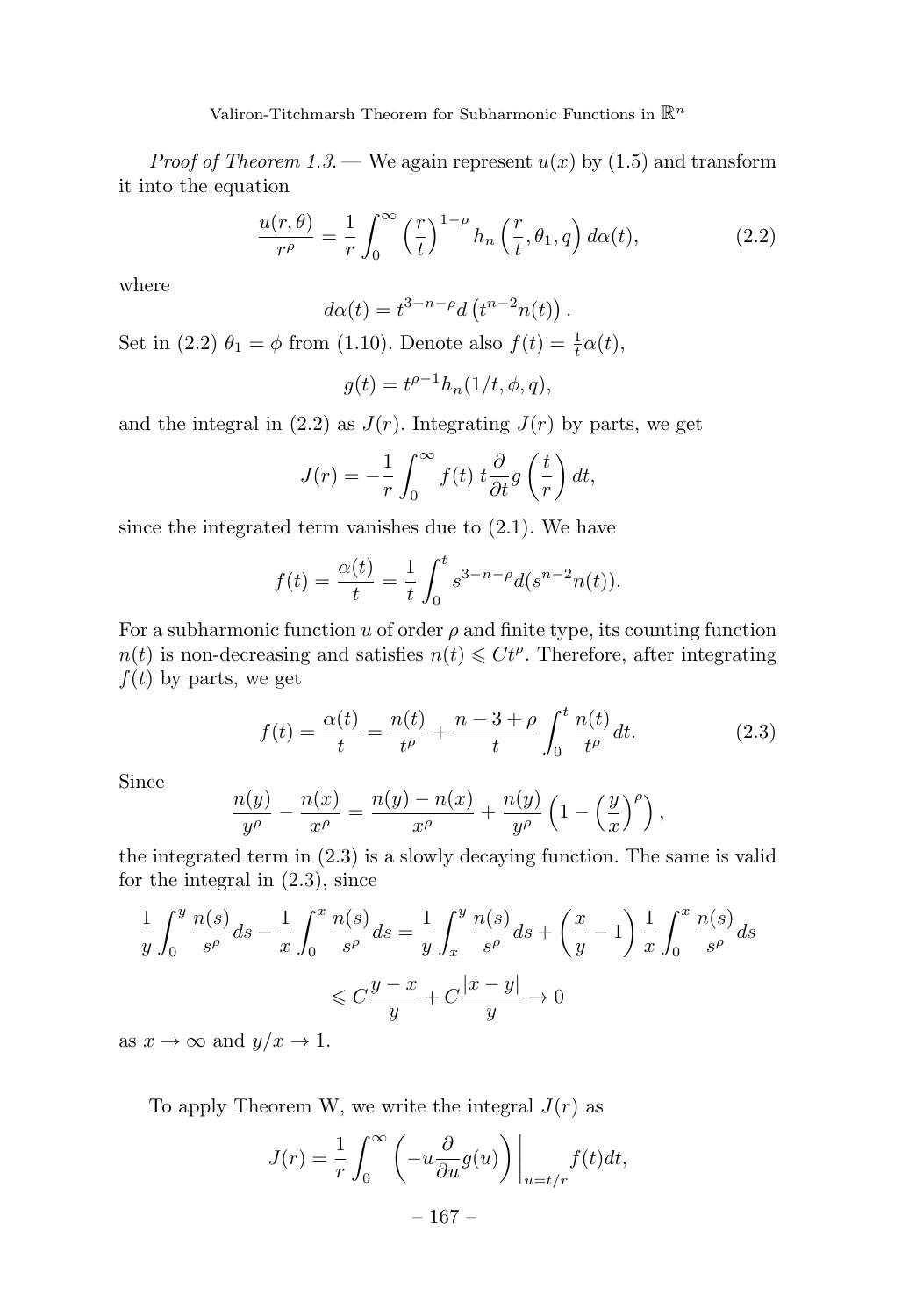and we have to show that the Mellin transformation of the kernel in (2.2) has no real zeros. Therefore, we are to show that the integral

$$
M(g; v) = -\int_0^\infty u \frac{\partial}{\partial u} g(u) u^{-iv} du = -\int_0^\infty \frac{\partial}{\partial u} g(u) u^{1 - iv} du,
$$
 (2.4)

as a function of  $v$ , has no real zeros. Integrating  $(2.4)$  by parts, we again notice that the integrated term vanishes, and we have

$$
M(g; v) = (1 - iv) \int_0^\infty g(u)u^{-iv} du.
$$

We remind that  $g(u) = u^{\rho-1}h_n(1/u, \phi, q)$ , thus we consider the integral

$$
M(h_n; v) = (1 - iv) \int_0^\infty u^{\rho - 1} h_n\left(\frac{1}{u}, \phi, q\right) u^{-iv} du
$$

$$
= (1 - iv) \int_0^\infty h_n(u, \theta_0, q) u^{-1 - \rho - iv} du,
$$

and by virtue of Proposition 2 in the Appendix, equations  $(A.2)$ - $(A.4)$  with  $s = -\rho - i v$ , we express  $M(h_n; v)$  through the associated Legendre functions of the first kind

$$
P_{-\rho - i\nu - \frac{n-1}{2}}^{\frac{3-n}{2}}(\cos \phi).
$$

As we have stated above, the latter has no complex roots; while if  $v = 0$ , it has  $E(\rho + 1)$  zeros, which are excluded by the condition  $\phi \notin \Theta_n(\rho)$ , thus

$$
M(h_n; 0) = \frac{\pi 2^{\frac{n-3}{2}} \Gamma(\frac{n-1}{2}) \prod_{k=1}^{n-2} (\rho + k) \Delta}{(n-3)! \sin(\pi \rho) \left(\sin \phi\right)^{\frac{n-3}{2}}} P_{-\rho - \frac{n-1}{2}}^{\frac{3-n}{2}}(\cos \phi).
$$

After some simple algebra we derive from here equation (1.9).

To show that the restriction  $\phi \notin \Theta_n(\rho)$  is essential, we consider, in the simplest case  $n = 3$  and  $0 < \rho < 1$ , the function

$$
u_0(x) = r^{\rho} + r^{\rho} \sin \log \log r \ P_{\rho}(\cos \theta_1),
$$

where as usual,  $P_{\rho} = P_{\rho}^{0}$ . We straightforwardly verify that the Laplacian

$$
= r^{\rho - 2} \left\{ \rho(\rho + 1) + (2\rho + 1) \frac{\cos \log \log r}{\log r} P_{\rho}(\cos \theta_1) + O\left(\frac{1}{\log^2 r}\right) \right\}.
$$
  
- 168 -

 $\Delta u_0(x)$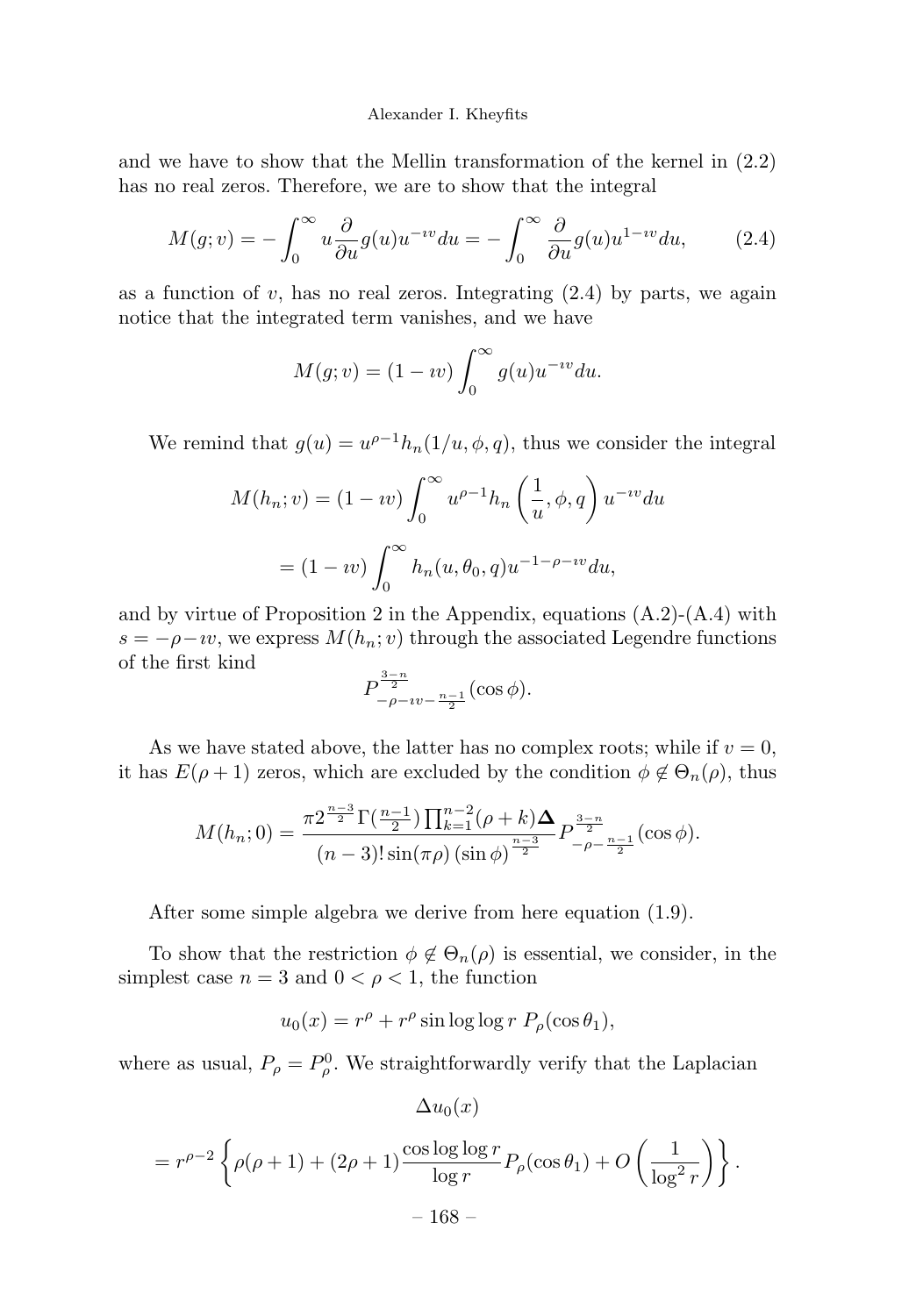It is known [6, Sect.3.9.2 (15)] that  $P_{\rho}(x) \approx \frac{\sin \pi \rho}{\pi} \log \frac{1+x}{2}$  as  $x \to -1$ , thus  $\Delta u_0(x) \geq 0$  for  $r > r_0$  uniformly in  $\theta_1$ . Whence, the function  $u_0$  is subharmonic in  $\mathbb{R}^3$  outside of a fixed ball  $B(r_0)$  if  $r_0$  is large enough. Moreover, if  $\phi \notin \Theta_3(\rho)$ , then limits (1.8) do not exist since  $u_0$  is oscillating. On the other hand, for  $\phi \in \Theta_3(\rho)$ , limit (1.10) does exist since  $P_\rho(\cos \phi) = 0$ .

## Appendix

#### A. Mellin Transform of the Riesz Kernel

The associated Legendre functions of the first kind  $P^{\mu}_{\nu}(z)$  are particular solutions of the Legendre differential equation [6, Chap. 3]

$$
(1 - z2)y''(z) - 2zy' + [\nu(\nu + 1) - \mu2(1 - z2)-1] y = 0,
$$

where  $\mu$  and  $\nu$  are, in general, complex parameters;  $P^{\mu}_{\nu}(\xi)$  stands for these functions on the cut  $-1 < \xi < 1$  [6, Sect. 3.4]. In many instances the Legendre functions are a natural replacement of the trigonometric functions in many-dimensional problems, so that there is a continuous stream of research regarding the spherical functions. In particular, it may be of interest to represent certain analytic objects, like series and integrals as Legendre's functions; among the newest work see, e.g., [22]. The following statement is used in the proof of the main result of this paper.

Instead of the Weierstrass canonical kernel in (1.4), we consider a slightly more general case of the Riesz kernel

$$
k_{\lambda}(t,\xi) = (1 + t^2 + 2t\xi)^{-\lambda}
$$

with any  $\lambda$  such that  $\Re \lambda > 0$ . It is known that its Mellin transform can be represented through the associated Legendre's function,

$$
\int_0^\infty t^{\nu-\mu} \left(1+t^2+2t\xi\right)^{\mu-1/2} dt
$$
\n
$$
= \frac{\Gamma(1-\mu)\Gamma(\nu-\mu+1)\Gamma(-\mu-\nu)}{2^{\mu}\Gamma(1-2\mu)} \left(1-\xi^2\right)^{\mu/2} P_{\nu}^{\mu}(\xi), \tag{A.1}
$$

where  $\Gamma$  is Euler's  $\Gamma$ -function, [7, Sect. 6.2, Eq. (22)]. The integral in (A.1) is convergent if

$$
\Re \mu - \Re \nu < 1 \text{ and } \Re \mu + \Re \nu < 0.
$$

It should be also mentioned that the kernel  $k_{\lambda}$  is a generating function of the Gegenbauer polynomials  $G_j^{\lambda}(\xi)$ , Cf. the case  $\lambda = (n-2)/2$  in Section 1,

$$
k_{\lambda}(t,\xi) = (1 + 2t\xi + t^2)^{-\lambda} = \sum_{j=0}^{\infty} (-t)^j G_j^{\lambda}(\xi).
$$

 $-169-$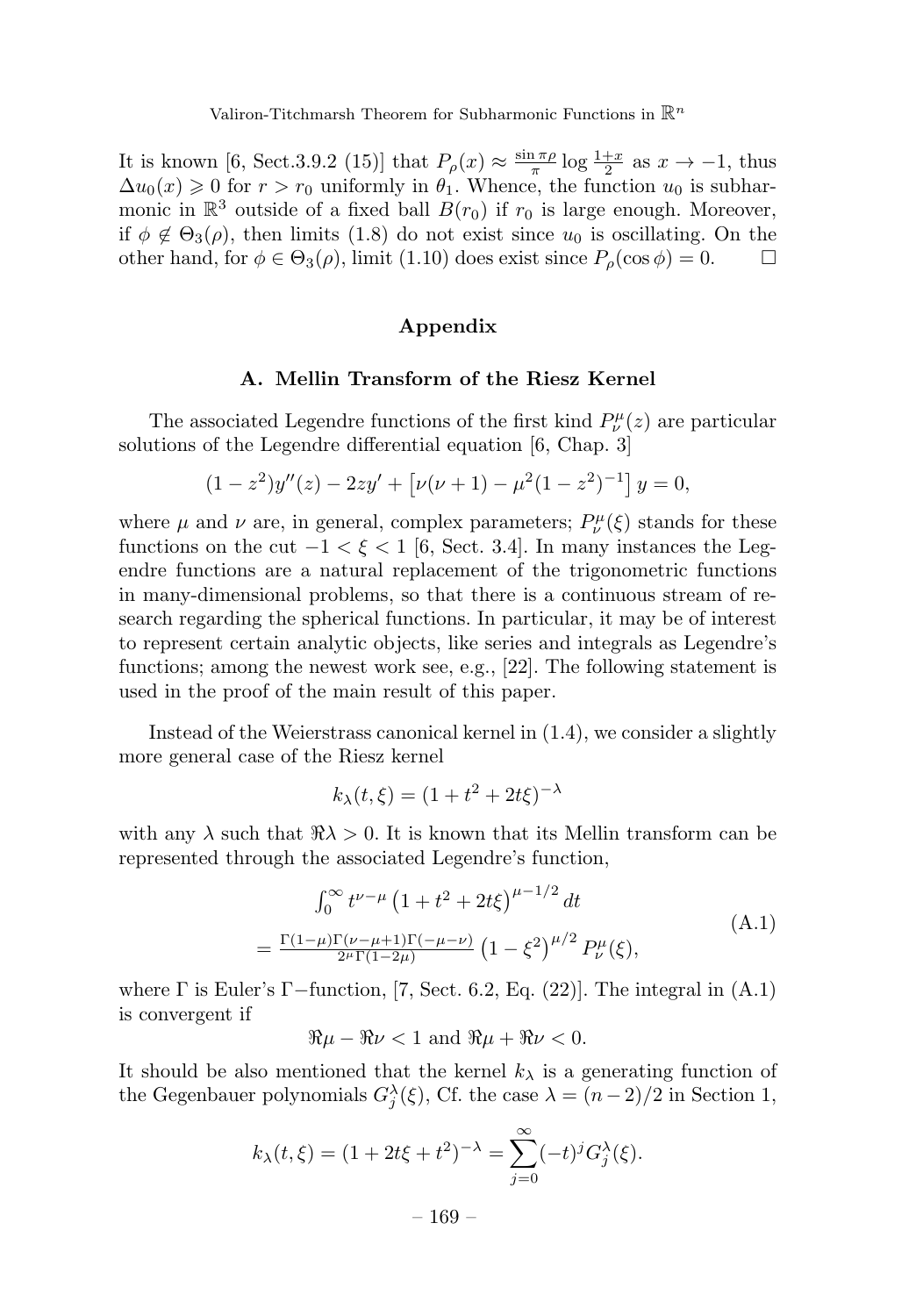We consider only the case  $n \geq 3$ , since for  $n = 2$  the spherical functions are essentially the trigonometric functions, and the integral  $(A.1)$  for  $n = 2$ is well known, it is equal to  $\frac{\pi \cos \rho \theta}{\rho \sin \pi \rho}$ . Thus, let

$$
h(u) = h(\lambda, q, u, \xi) = -\left(1 + 2u\xi + u^2\right)^{-\lambda} + \sum_{j=0}^{q} (-u)^j G_j^{\lambda}(\xi)
$$

$$
= -k_{\lambda}(u, \xi) + \sum_{j=0}^{q} (-u)^j G_j^{\lambda}(\xi),
$$

which has the same bound as  $(2.1)$ ,

$$
|h(\lambda, q, u, \xi)| \leqslant C \min\{u^q; u^{q+1}\}, \ 0 < u < \infty,
$$

where a positive constant C does not depend on u and  $\xi$ .

PROPOSITION A.1. — For any integer  $q = 0, 1, 2, \ldots$ , real  $\xi$ ,  $-1 < \xi < 1$ , and complex  $\lambda$  and s such that

 $0 < \Re \lambda$ 

and

$$
-q-1 < \Re s < -q,
$$

the Mellin transformation of h is

$$
M(h,s) = \int_0^\infty \left\{ -\left(1 + u^2 + 2u\xi\right)^{-\lambda} + \sum_{j=0}^q (-u)^j G_j^{\lambda}(\xi) \right\} u^{s-1} du
$$
  
= 
$$
-\frac{\sqrt{\pi} \Gamma(s) \Gamma(2\lambda - s)}{2^{\lambda - 1/2} \Gamma(\lambda)} \left(1 - \xi^2\right)^{\frac{1-2\lambda}{4}} P_{s-\lambda - 1/2}^{1/2 - \lambda}(\xi).
$$
 (A.2)

*Proof.* — The Mellin transform of the kernel  $h$ ,

$$
M(h,s) = \int_0^\infty h(u)u^{s-1} du
$$
\n(A.3)

is convergent for  $-1 - q < \Re s < -q$ . We integrate by parts the integral in  $(A.3)$   $q + 1$  times, so that the polynomial part of h vanishes, whence

$$
\frac{\partial^{q+1}}{\partial u^{q+1}}k_{\lambda}(u,\xi) = -\frac{\partial^{q+1}}{\partial u^{q+1}}h(u)
$$

and

$$
M(h,s) = \frac{(-1)^q}{\prod_{k=0}^q (s+k)} \int_0^\infty u^{s+q} \frac{\partial^{q+1}}{\partial u^{q+1}} \left( (1+u^2+2u\xi)^{-\lambda} \right) du. \tag{A.4}
$$

 $-170-$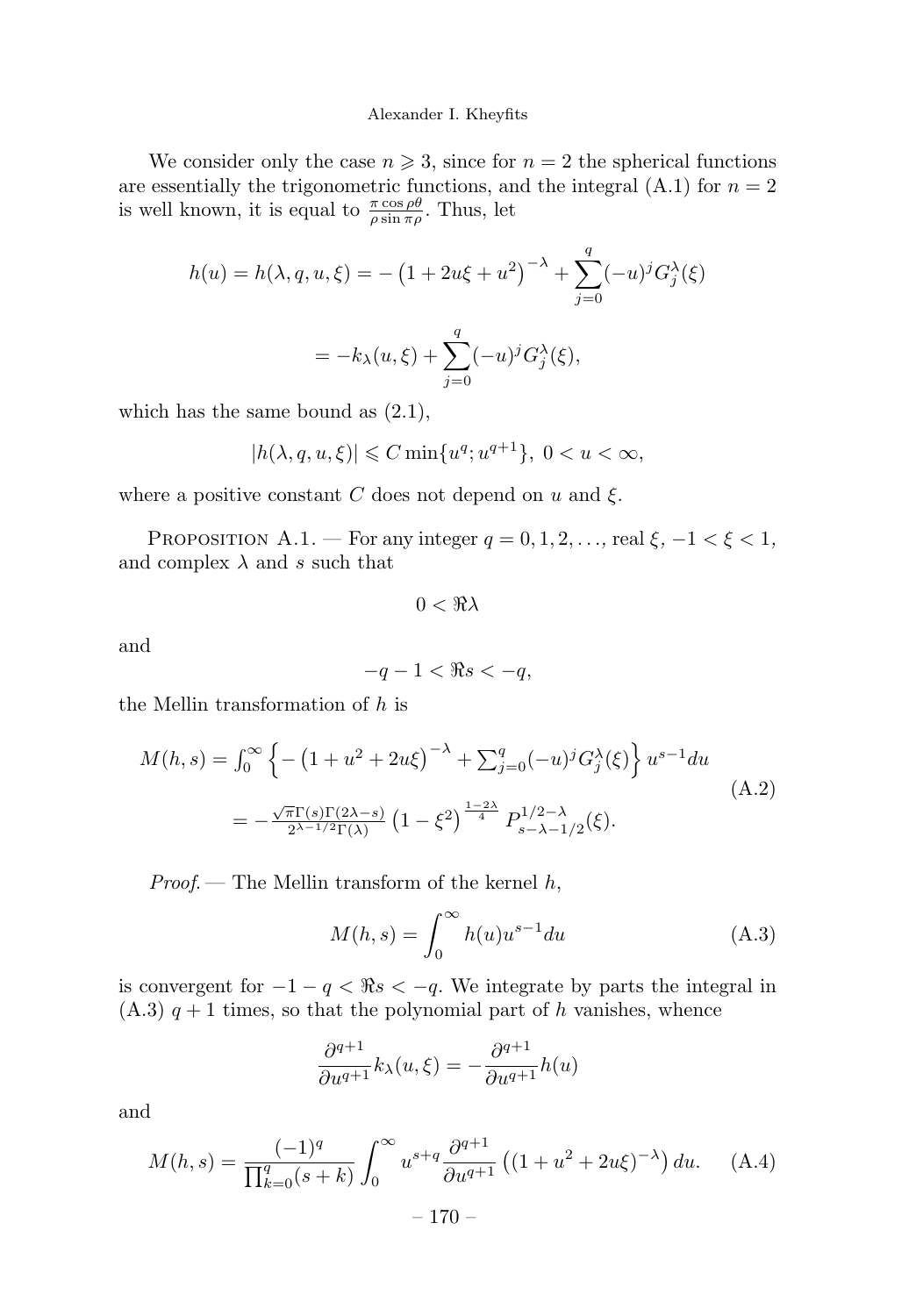The latter integral is convergent for non-integer s such that

$$
-1 - q < \Re s < 2\Re\lambda
$$

thus providing the analytic continuation of  $M(h,s)$  as a meromorphic function into this broader domain of the s−plane.

Now we consider the Mellin transform of the kernel  $k_{\lambda}$ ,

$$
M(k_{\lambda}, s) = \int_0^{\infty} (1 + t^2 + 2t\xi)^{-\lambda} t^{s-1} dt,
$$

which is convergent for

$$
-q - 1 < \Re s < 2\Re\lambda. \tag{A.5}
$$

Integrating it by parts  $q + 1$  times, we get

$$
M(k_{\lambda}, s) = \frac{(-1)^{q+1}}{\prod_{k=0}^{q} (s+k)} \int_0^{\infty} t^{s+q} \frac{\partial^{q+1}}{\partial t^{q+1}} \left( (1+t^2+2t\xi)^{-\lambda} \right) dt. \tag{A.6}
$$

Due to (A.5), all the integrated terms vanish and the integral is convergent in the wider region  $-1-q < \Re s < 2\Re\lambda$  excluding the poles at integer points.

By (A.1), we express  $M(k_{\lambda}, s)$  through  $P_{\nu}^{\mu}(\xi)$  with  $\mu = \frac{1}{2} - \lambda$  and  $\nu =$  $s - \frac{1}{2} - \lambda$ . Finally, combining (A.4) and (A.6) and using Legendre's formula for the Γ−function with double argument,

$$
\Gamma(2z) = 2^{2z-1}\pi^{-1/2}\Gamma(z)\Gamma(1/2+z),
$$

we get the result.

The Legendre functions  $P^{\mu}_{\nu}(\xi)$  are entire functions in both  $\mu$  and  $\nu$ , thus all the equations are justified due to the principle of analytic continuation.  $\Box$ 

Remark A.2. — If  $q = 0$ , a simpler proof can be given. In this case, we can explicitly compute the derivative in (A.4) and split the integral into the two integrals of kind

$$
\int_0^\infty u^\alpha (1+u^2+2u\xi)^\beta du
$$

with two different  $\alpha$ . Then we apply (A.1) to express each of them as  $P^{\mu}_{\nu}(z)$ and use the recurrence formula [6, Sect. 3.8, Eq-n (18)]

$$
(\nu - \mu + 1)P_{\nu+1}^{\mu}(\cos \theta_1) - (\nu + \mu + 1)\cos \theta_1 P_{\nu}^{\mu}(\cos \theta_1)
$$
  
=  $\sin \theta_1 P_{\nu}^{\mu+1}(\cos \theta_1)$ 

– 171 –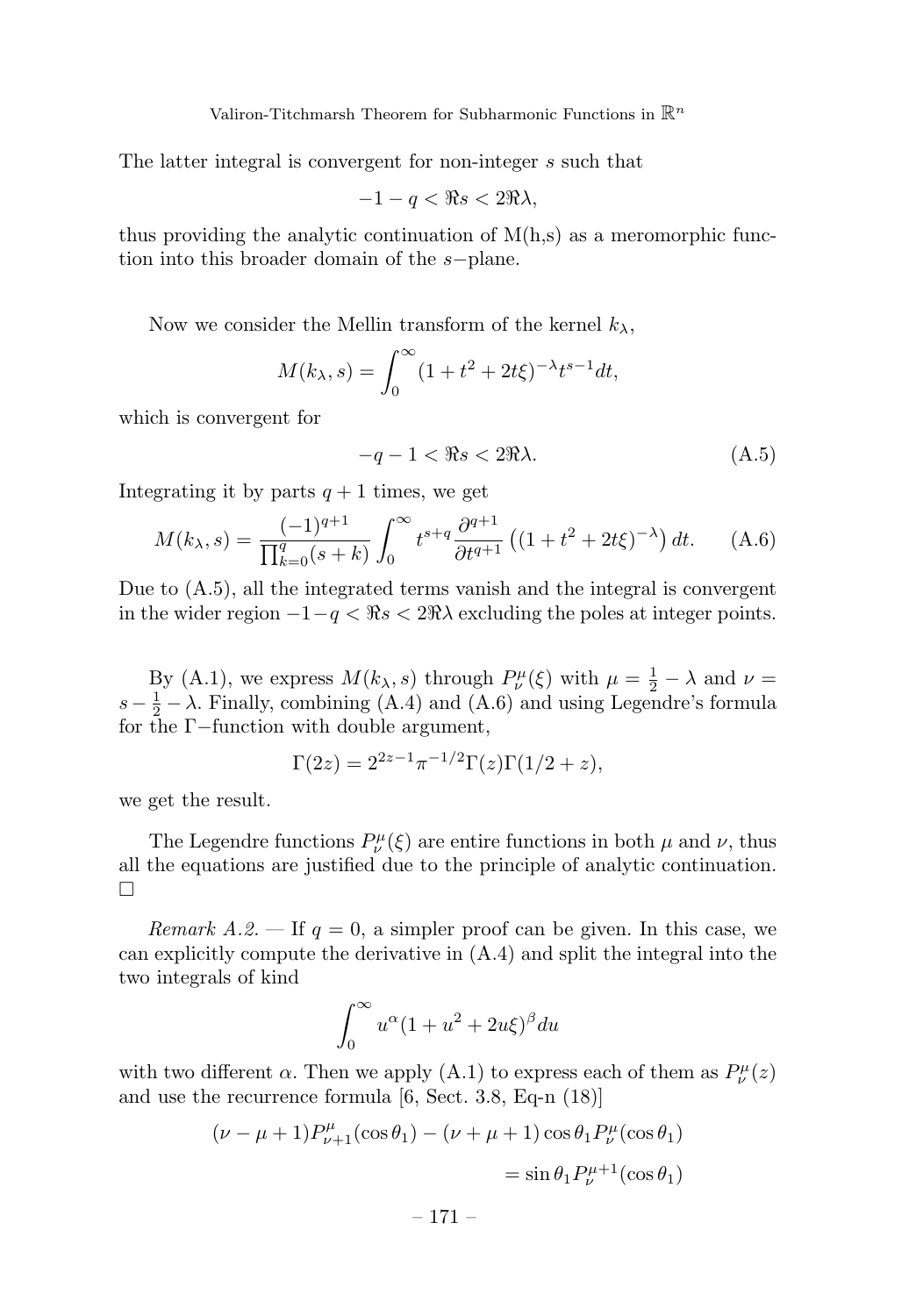to arrive at  $(A.2)$  with  $q = 0$ . However, the explicit computation of the derivatives for bigger q becomes cumbersome.

In the case, we are interested in,  $\lambda = \frac{n-2}{2}$  and  $s = -\rho$ , and formula (A.2) reads as follows.

COROLLARY A.3. — For any integer  $q = 0, 1, 2, \ldots$ , real  $\xi$ ,  $-1 < \xi < 1$ , and complex ρ such that

 $q < \Re \rho < q + 1$ ,

the Mellin transform of the function  $h_n$  is

$$
M(h_n, \rho) = -\frac{\pi \sqrt{\pi} 2^{(3-n)/2} \prod_{k=1}^{n-3} (\rho + k)(1 - \xi^2)^{(3-n)/4}}{\sin \pi \rho \Gamma((n-2)/2)} P_{-\rho - (n-1)/2}^{(3-n)/2}(\xi),
$$

where  $\xi = \cos \theta_1$ , or using the equation

$$
\sqrt{\pi}(n-3)! = 2^{n-3} \Gamma((n-1)/2) \Gamma((n-2)/2),
$$

which can be immediately proved by induction,

 $M(h_n, \rho)$ 

$$
= \frac{\pi 2^{(n-3)/2} \prod_{k=1}^{n-3} (\rho+k) \Gamma((n-1)/2) (1-\xi^2)^{(3-n)/4}}{(n-3)! \sin \pi \rho} P_{-\rho-(n-1)/2}^{(3-n)/2}(\xi).
$$

Acknowledgement. — The author is grateful to Professors P.Z. Agranovich, T.M. Dunster, M. Messaoudene, F.W.J. Olver, and the anonymous referee for very useful comments.

This work was done during a sabbatical leave from the City University of New York.

# Bibliography

- [1] Agranovich (P.Z.). Polynomial asymptotic representations of subharmonic functions with masses on one ray in the space (Ukrainian). Matematychni Studii, Lviv. 23, p. 169-178 (2005).
- [2] Agranovich (P.Z.), Logvinenko (V.N.). An analog of the Valiron-Titchmarsh theorem for two-term asymptotics of subharmonic functions with masses on a finite system of rays. Sib. Math. J. 5, p. 3-19 (1985).
- [3] Azarin (V.S.). Indicator of a function subharmonic in n-dimensional space (Russian). Dokl. Akad. Nauk SSSR, 139, p. 1033-1036 (1961).
- [4] Azarin (V.S.). On the Valiron-Titchmarsh theorem and limit sets of entire functions. Proceedings of the Ashkelon Workshop on Complex Function Theory (1996), 5360. Israel Math. Conf. Proc., 11, Bar-Ilan Univ., Ramat Gan (1997).